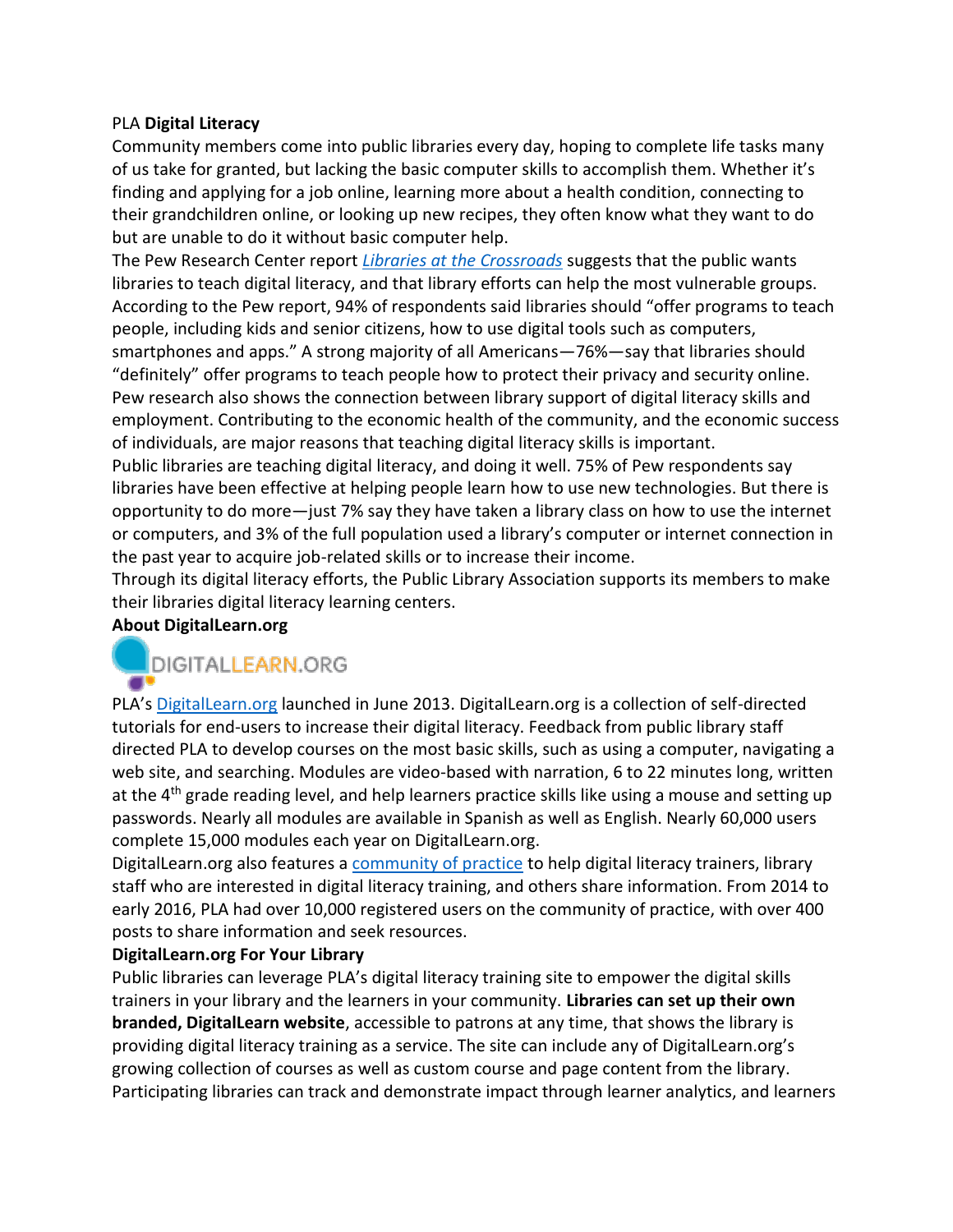visiting your library's site can create and personalize their course lists, tailor content through a course recommendation tool, track progress and receive certificates for course completions. If you are interested in creating your library's own DigitalLearn site, contact [Scott Allen at PLA via](mailto:sallen@ala.org?subject=Interest%20in%20DigitalLearn.org)  [e-mail](mailto:sallen@ala.org?subject=Interest%20in%20DigitalLearn.org) or phone at 312-280-5858.

## **Continuing Education**



[Digital Literacy Training Tutorials for Libraries:](https://cc.readytalk.com/cc/s/registrations/new?cid=o9yl4kg4ki6y) In March 2016, [TechSoup](http://www.techsoup.org/) presented this webinar promoting [GCFLearnFree.org](http://www.gcflearnfree.org/) and [DigitalLearn.org](https://www.digitallearn.org/) as two resources for free digital literacy and technology training tutorials that can be used by library staff to assist patrons.



[Connecting Patrons to the Digital World:](https://www.youtube.com/watch?v=23Ii1EV5Z5Y) PLA and the [Chicago Public Library](http://www.chipublib.org/) described how DigitalLearn was adapted to provide a [customized portal](https://chipublib.digitallearn.org/) and administrative features for Chicago on this March 2016 webinar for the Florida Bureau of Library Development.

#### **Other Digital Literacy Resources**

For more digital literary resources and training tools:

Visit the PLA Professional Tools section on [Digital Literacy](http://www.ala.org/pla/tools/programming-instruction/digital-literacy)

Visit the ALA Government Relations [Training Programs and Resources](http://www.ala.org/advocacy/advleg/federallegislation/govinfo/egovernment/egovtoolkit/training) page, which includes links to computer tutorials, educator resources, and examples of public library computer literacy programs.

[ACRL describes](http://www.ala.org/acrl/standards/ilframework) information literacy as: "the set of integrated abilities encompassing the reflective discovery of information, the understanding of how information is produced and valued, and the use of information in creating new knowledge and participating ethically in communities of learning."

## **[ICT LITERACY](http://www.p21.org/about-us/p21-framework/350-ict-literacy)** Apply Technology Effectively

- Use technology as a tool to research, organize, evaluate and communicate information
- Use digital technologies (computers, PDAs, media players, GPS, etc.), communication/networking tools and social networks appropriately to access, manage, integrate, evaluate and create information to successfully function in a knowledge economy
- Apply a fundamental understanding of the ethical/legal issues surrounding the access and use of information technologies

ALA - Digital literacy is the ability to use information and communication technologies to find, understand, evaluate, create, and communicate digital information, an ability that requires both cognitive and technical skills. A digitally literate person: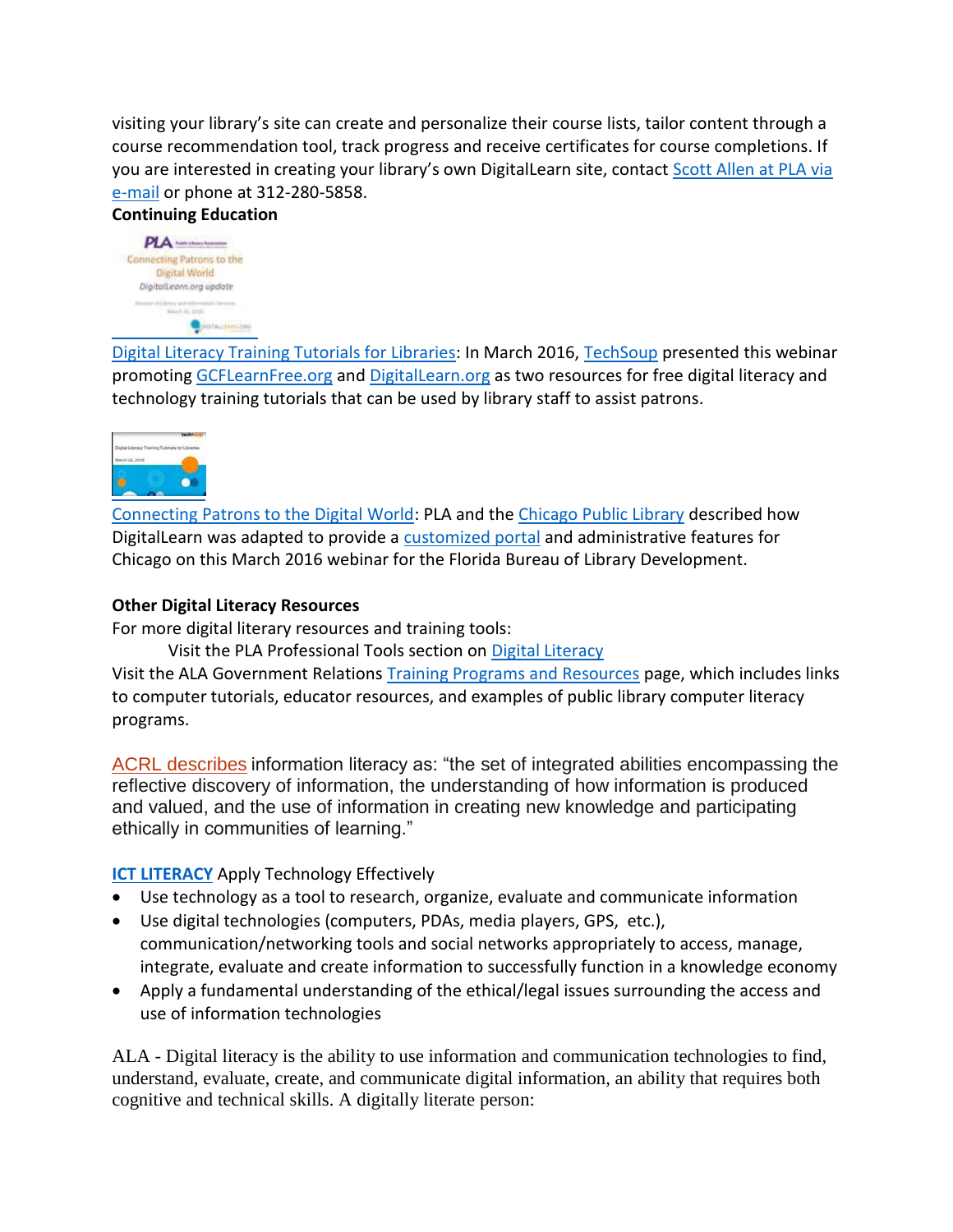- possesses the variety of skills—cognitive and technical—required to find, understand, evaluate, create, and communicate digital information in a wide variety of formats;
- is able to use diverse technologies appropriately and effectively to search for and retrieve information, interpret search results, and judge the quality of the information retrieved;
- understands the relationships among technology, lifelong learning, personal privacy, and appropriate stewardship of information;
- uses these skills and the appropriate technologies to communicate and collaborate with peers, colleagues, family, and on occasion the general public;
- uses these skills to participate actively in civic society and contribute to a vibrant, informed, and engaged community.

[http://www.informationliteracy.org](http://www.informationliteracy.org/) - AASL votes best

[http://digitalliteracy.us](http://digitalliteracy.us/) - NCTE

[https://digitalliteracy.gov](https://digitalliteracy.gov/)

<http://www.learning.com/solutions/digital-literacy> teaching digital natives

<http://connect.ala.org/node/181197> - ALA definition

<http://www.ala.org/acrl/standards/informationliteracycompetency> - higher ed standards

<http://www.p21.org/about-us/p21-framework/264> - partnership for 21st century learning

<http://www.ictliteracy.info/ICT-Training.htm> mishmash of stuff information and communications technology (ICT) training

[http://connect.ala.org/files/94226/2012\\_OITP\\_digilitreport\\_1\\_22\\_13.pdf](http://connect.ala.org/files/94226/2012_OITP_digilitreport_1_22_13.pdf) [http://www.knightfoundation.org/media/uploads/publication\\_pdfs/Digital\\_and\\_Media\\_Literac](http://www.knightfoundation.org/media/uploads/publication_pdfs/Digital_and_Media_Literacy_A_Plan_of_Action.pdf) y A Plan\_of\_Action.pdf - knight foundation white paper 2010 Aspen Institute

<https://www.cni.org/wp-content/uploads/2011/08/info-and-IT-literacy.pdf> definitions

<http://www.ala.org/acrl/standards/informationliteracycompetency#ildef>

<http://files.eric.ed.gov/fulltext/EJ1089065.pdf> - Digital literacy is a more recent concept than information literacy and can relate to multiple categories of library users in multiple types of libraries. Determining the relationship between information literacy and digital literacy is essential before revision of the ACRL Standards can proceed.

<http://www.jodml.org/about/> -

[http://www.connectednation.org/sites/default/files/bb\\_pp/05052016\\_lifeline\\_modernization\\_faqs](http://www.connectednation.org/sites/default/files/bb_pp/05052016_lifeline_modernization_faqs.pdf) [.pdf](http://www.connectednation.org/sites/default/files/bb_pp/05052016_lifeline_modernization_faqs.pdf) - FCC lifeline